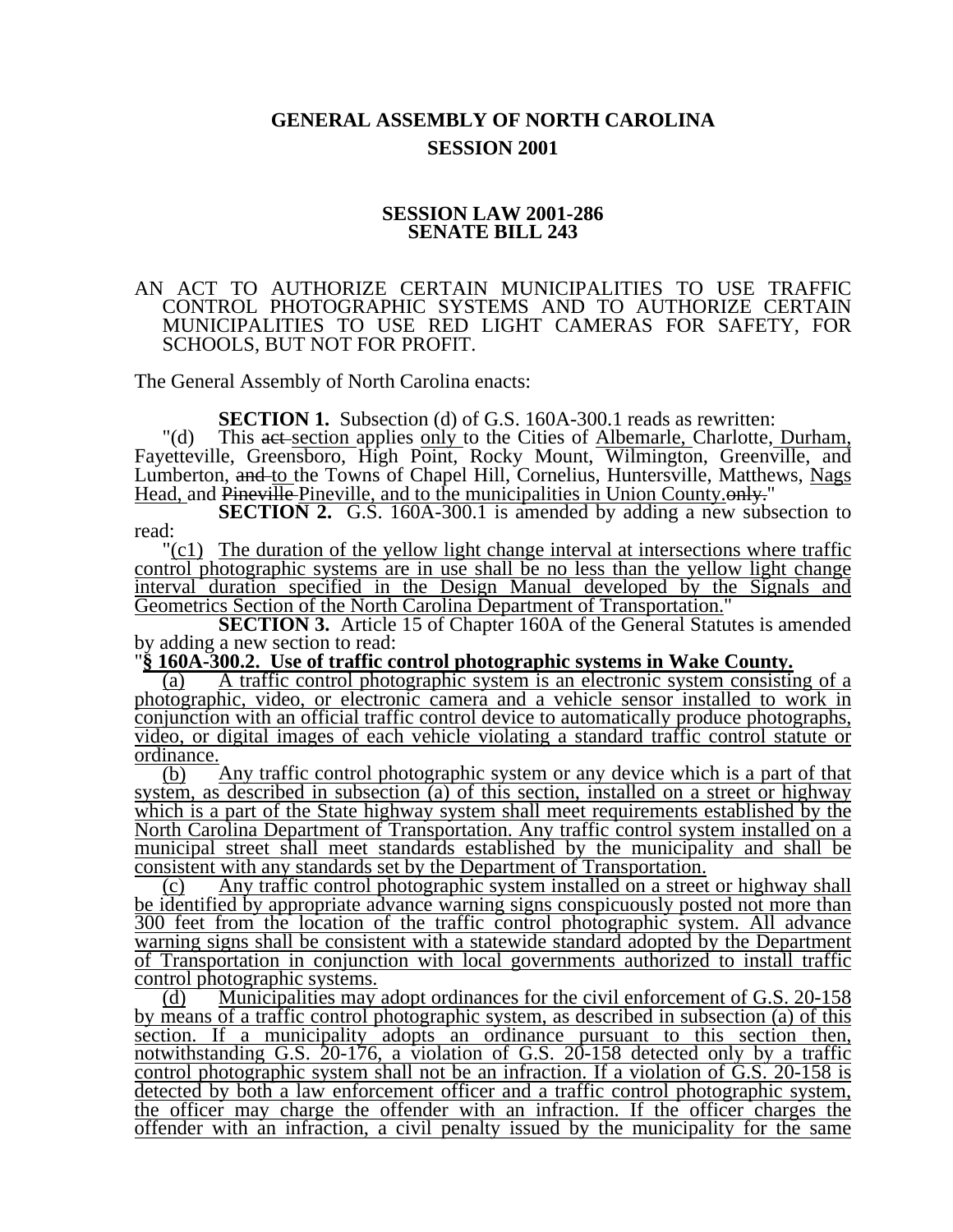offense is void and unenforceable. An ordinance authorized by this subsection shall provide that:

- (1) The owner of a vehicle shall be responsible for a violation unless the owner can furnish evidence that the vehicle was, at the time of the violation, in the care, custody, or control of another person. The owner of the vehicle shall not be responsible for the violation if the owner of the vehicle, within 21 days after receiving notification of the violation, furnishes the office of the mayor of the municipality that issued the citation:
	- a. The name and address of the person or company who leased, rented, or otherwise had the care, custody, and control of the vehicle;
	- b. An affidavit stating that the vehicle involved was, at the time, stolen or in the care, custody, or control of some person who did not have permission of the owner to use the vehicle; or
	- c. A statement that the person who received the citation is not the owner or driver of the vehicle, or that the person who received the citation was not driving a vehicle at the time and location designated in the citation.
- (2) A violation detected by a traffic control photographic system shall be deemed a noncriminal violation for which a civil penalty of fifty dollars (\$50.00) shall be assessed and for which no points authorized by G.S. 20-16(c) shall be assigned to the owner or driver of the vehicle nor insurance points as authorized by G.S. 58-36-65.
- (3) The owner of the vehicle shall be issued a citation that shall be attached to photographic evidence of the violation that identifies the vehicle involved. The citation shall clearly state the manner in which the violation may be challenged. The owner of the vehicle shall comply with the directions on the citation. The citation shall be processed by officials or agents of the municipality and shall be forwarded by personal service or first-class mail to the address given on the motor vehicle registration. If the owner fails to pay the civil penalty or to respond to the citation within the time period specified on the citation, the owner shall have waived the right to contest responsibility for the violation and shall be subject to a civil penalty not to exceed one hundred dollars (\$100.00). The municipality may establish procedures for the collection of these penalties and may enforce the penalties by civil action in the nature of debt.
- (4) The municipality shall establish a nonjudicial administrative hearing process to review objections to citations or penalties issued or assessed under this section. The municipality may establish an appeals panel composed of municipal employees to review objections. If the municipality does not establish an appeals panel composed of municipal employees, the mayor of the municipality shall review and make a final decision on all objections.

(e) The duration of the yellow light change interval at intersections where traffic control photographic systems are in use shall be no less than the yellow light change interval duration specified in the Design Manual developed by the Signals and Geometrics Section of the North Carolina Department of Transportation.

(f) A municipality enacting an ordinance implementing a traffic control photographic system may enter into a contract with a contractor for the lease, leasepurchase, or purchase of the system. The municipality may enter into only one contract for the lease, lease-purchase, or purchase of the system and the duration of the contract may be for no more than 60 months. After the period specified in the contract has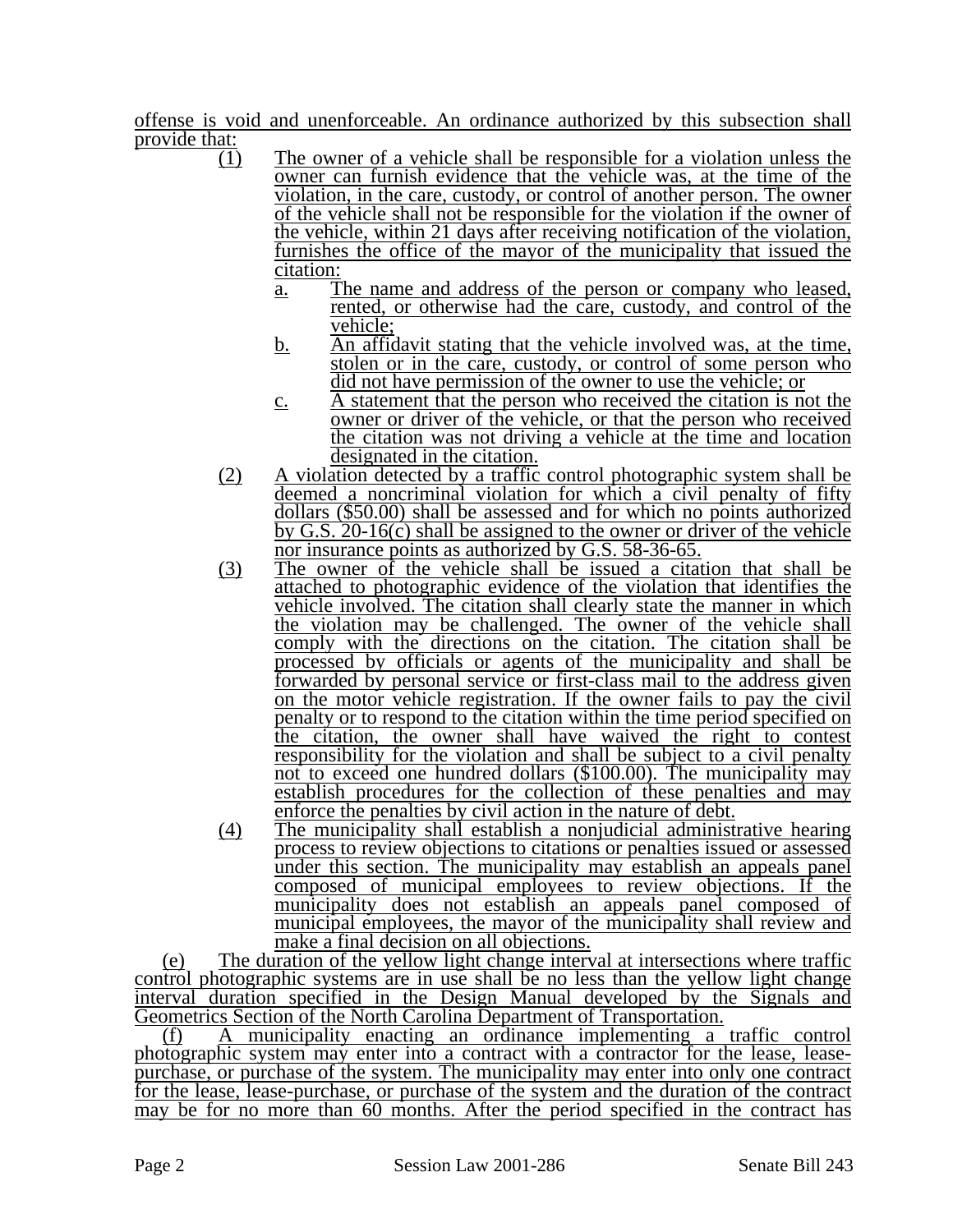expired, the system shall either be the property of the municipality or the system shall be removed and returned to the contractor.

(g) The clear proceeds from the citations issued pursuant to the ordinance authorized by this section shall be paid to the county school fund. The clear proceeds from the citations shall mean the funds remaining after paying for the lease, leasepurchase, or purchase of the traffic control photographic system; paying a contractor for operating the system; and paying any administrative costs incurred by the municipality related to the use of the system.

(h) This section applies only to the municipalities in Wake County. For purposes of this section, a municipality is in Wake County if fifty-one percent (51%) or more of the land area of the municipality lies within Wake County."

**SECTION 4.** Article 15 of Chapter 160A of the General Statutes is amended by adding a new section to read:

## "**§ 160A-300.3. Use of traffic control photographic systems in the City of Concord.**

(a) A traffic control photographic system is an electronic system consisting of a photographic, video, or electronic camera and a vehicle sensor installed to work in conjunction with an official traffic control device to automatically produce photographs, video, or digital images of each vehicle violating a standard traffic control statute or ordinance.

(b) Any traffic control photographic system or any device which is a part of that system, as described in subdivision (a) of this section, installed on a street or highway which is a part of the State highway system shall meet requirements established by the North Carolina Department of Transportation. Any traffic control system installed on a municipal street shall meet standards established by the municipality and shall be consistent with any standards set by the Department of Transportation.

(c) Any traffic control photographic system installed on a street or highway must be identified by appropriate advance warning signs conspicuously posted not more than 300 feet from the location of the traffic control photographic system. All advance warning signs shall be consistent with a statewide standard adopted by the Department of Transportation in conjunction with local governments authorized to install traffic control photographic systems.

(d) Municipalities may adopt ordinances for the civil enforcement of G.S.  $20\n-158$ by means of a traffic control photographic system, as described in subsection (a) of this section. Notwithstanding the provisions of G.S. 20-176, in the event that a municipality adopts an ordinance pursuant to this section, a violation of G.S. 20-158 at a location at which a traffic control photographic system is in operation shall not be an infraction. An ordinance authorized by this subsection shall provide that:

- (1) The owner of a vehicle shall be responsible for a violation unless the owner can furnish evidence that the vehicle was, at the time of the violation, in the care, custody, or control of another person. The owner of the vehicle shall not be responsible for the violation if the owner of the vehicle, within 21 days after notification of the violation, furnishes the officials or agents of the municipality which issued the citation:
	- a. The name and address of the person or company who leased, rented, or otherwise had the care, custody, and control of the vehicle; or
	- b. An affidavit stating that the vehicle involved was, at the time, stolen or in the care, custody, or control of some person who did not have permission of the owner to use the vehicle.
- (2) A violation detected by a traffic control photographic system shall be deemed a noncriminal violation for which a civil penalty of fifty dollars (\$50.00) shall be assessed, and for which no points authorized by G.S. 20-16(c) shall be assigned to the owner or driver of the vehicle nor insurance points as authorized by G.S. 58-36-65.